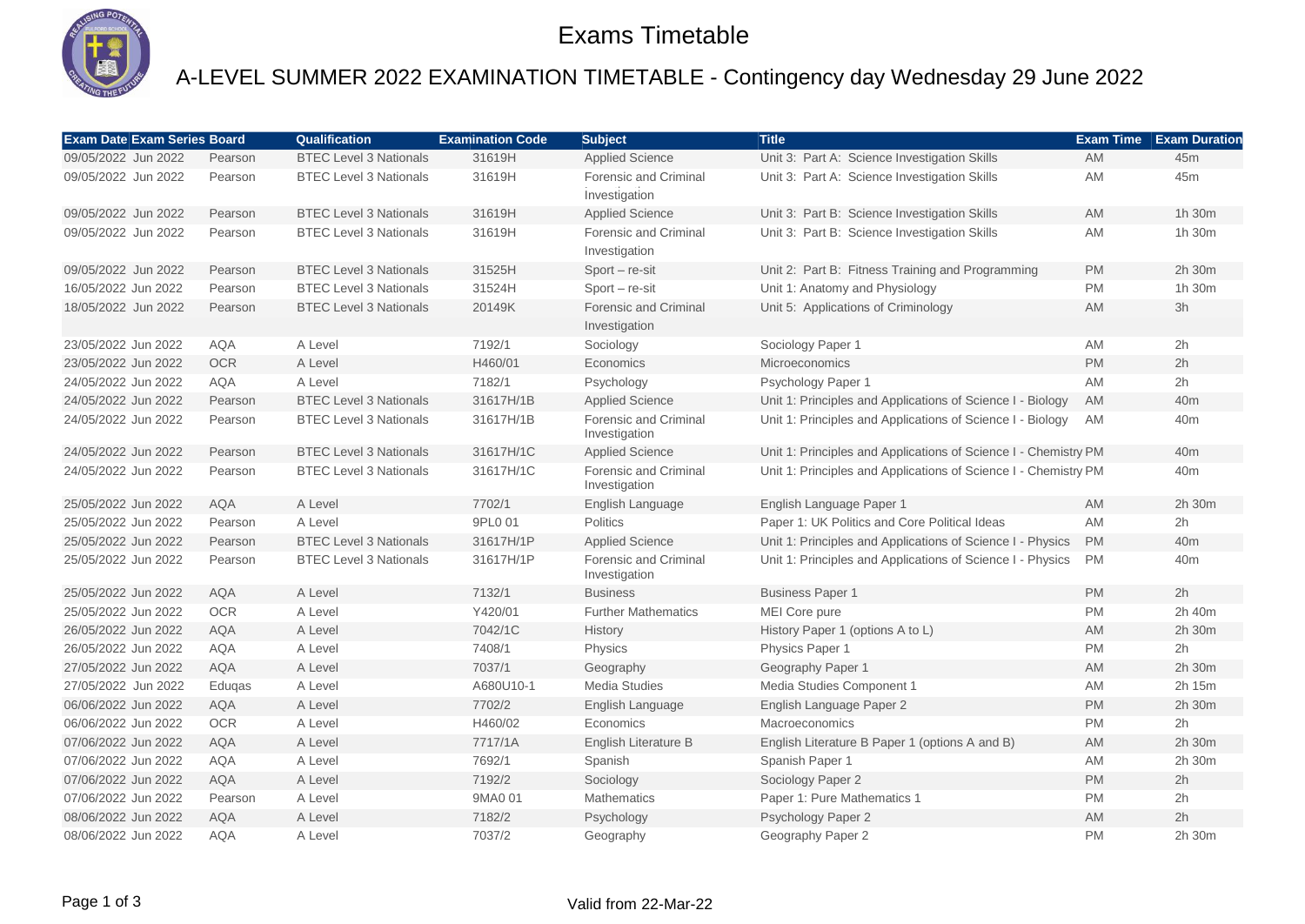

### Exams Timetable

## A-LEVEL SUMMER 2022 EXAMINATION TIMETABLE - Contingency day Wednesday 29 June 2022

| <b>Exam Date Exam Series Board</b> |            | Qualification       | <b>Examination Code</b> | <b>Subject</b>                                  | <b>Title</b>                                          | <b>Exam Time</b> | <b>Exam Duration</b> |
|------------------------------------|------------|---------------------|-------------------------|-------------------------------------------------|-------------------------------------------------------|------------------|----------------------|
| 08/06/2022 Jun 2022                | <b>AQA</b> | Level 3 Certificate | 1350/1                  | Certificate in Mathematical<br><b>Studies</b>   | Level 3 Mathematical Studies Paper 1                  | <b>PM</b>        | 1h 30m               |
| 08/06/2022 Jun 2022                | <b>OCR</b> | A Level             | Y433/01                 | <b>Further Mathematics</b>                      | MEI Modelling with algorithms                         | <b>PM</b>        | 1h 15m               |
| 08/06/2022 Jun 2022                | Edugas     | A Level             | A680U20-1               | <b>Media Studies</b>                            | Media Studies Component 2                             | PM               | 2h 30m               |
| 09/06/2022 Jun 2022                | <b>AQA</b> | A Level             | 7132/2                  | <b>Business</b>                                 | <b>Business Paper 2</b>                               | AM               | 2h                   |
| 09/06/2022 Jun 2022                | <b>OCR</b> | A Level             | H573/01                 | <b>Religious Studies</b>                        | Philosophy of religion                                | AM               | 2h                   |
| 09/06/2022 Jun 2022                | <b>AQA</b> | A Level             | 7402/1                  | Biology                                         | <b>Biology Paper 1</b>                                | PM               | 2h                   |
| 09/06/2022 Jun 2022                | <b>AQA</b> | A Level             | 7552/1                  | Design and Technology:<br>Product Design        | D&T: Product Design                                   | PM               | 2h 30m               |
| 09/06/2022 Jun 2022                | <b>AQA</b> | A Level             | 7262/W                  | Drama and Theatre                               | Drama and Theatre                                     | <b>PM</b>        | 3h                   |
| 09/06/2022 Jun 2022                | Pearson    | A Level             | 9PL0 02                 | <b>Politics</b>                                 | Paper 2: UK Government and Non-core Political Ideas   | <b>PM</b>        | 2h                   |
| 10/06/2022 Jun 2022                | <b>AQA</b> | A Level             | 7042/2N                 | History                                         | History Paper 2 (options A to T)                      | <b>AM</b>        | 2h 30m               |
| 10/06/2022 Jun 2022                | <b>AQA</b> | A Level             | 7408/2                  | Physics                                         | Physics Paper 2                                       | PM               | 2h                   |
| 13/06/2022 Jun 2022                | <b>AQA</b> | A Level             | 7405/1                  | Chemistry                                       | Chemistry Paper 1                                     | AM               | 2h                   |
| 13/06/2022 Jun 2022                | <b>AQA</b> | A Level             | 7652/1                  | French                                          | French Paper 1                                        | AM               | 2h 30m               |
| 13/06/2022 Jun 2022                | <b>AQA</b> | A Level             | 7192/3                  | Sociology                                       | Sociology Paper 3                                     | AM               | 2h                   |
| 13/06/2022 Jun 2022                | <b>OCR</b> | A Level             | H446/01                 | <b>Computer Science</b>                         | Computer systems                                      | PM               | 2h 30m               |
| 13/06/2022 Jun 2022                | <b>OCR</b> | A Level             | H460/03                 | Economics                                       | Themes in economics                                   | <b>PM</b>        | 2h                   |
| 14/06/2022 Jun 2022                | <b>OCR</b> | A Level             | H573/02                 | <b>Religious Studies</b>                        | Religion and ethics                                   | AM               | 2h                   |
| 14/06/2022 Jun 2022                | Pearson    | A Level             | 9MA0 02                 | <b>Mathematics</b>                              | Paper 2: Pure Mathematics 2                           | PM               | 2h                   |
| 14/06/2022 Jun 2022                | <b>AQA</b> | Level 3 Certificate | 1350/2B                 | Certificate in Mathematical<br><b>Studies</b>   | Level 3 Mathematical Studies Paper 2 (options A to C) | <b>PM</b>        | 1h 30m               |
| 15/06/2022 Jun 2022                | <b>OCR</b> | A Level             | Y431/01                 | <b>Further Mathematics</b>                      | <b>MEI Mechanics minor</b>                            | <b>PM</b>        | 1h 15m               |
| 16/06/2022 Jun 2022                | <b>AQA</b> | A Level             | 7408/3                  | <b>Physics</b>                                  | Physics Paper 3                                       | AM               | 2h                   |
| 16/06/2022 Jun 2022                | <b>AQA</b> | A Level             | 7182/3                  | Psychology                                      | Psychology Paper 3                                    | AM               | 2h                   |
| 16/06/2022 Jun 2022                | <b>AQA</b> | A Level             | 7132/3                  | <b>Business</b>                                 | <b>Business Paper 3</b>                               | <b>PM</b>        | 2h                   |
| 17/06/2022 Jun 2022                | <b>AQA</b> | A Level             | 7402/2                  | Biology                                         | <b>Biology Paper 2</b>                                | AM               | 2h                   |
| 17/06/2022 Jun 2022                | <b>AQA</b> | A Level             | 7692/2                  | Spanish                                         | Spanish Paper 2                                       | AM               | 2h                   |
| 17/06/2022 Jun 2022                | Pearson    | A Level             | 9PL0 3A                 | Politics                                        | Paper 3A: Comparative Politics - USA                  | AM               | 2h                   |
| 17/06/2022 Jun 2022                | OCR        | A Level             | Y432/01                 | <b>Further Mathematics</b>                      | <b>MEI Statistics minor</b>                           | PM               | 1h 15m               |
| 20/06/2022 Jun 2022                | <b>AQA</b> | A Level             | 7552/2                  | Design and Technology:<br><b>Product Design</b> | D&T: Product Design                                   | <b>AM</b>        | 1h 30m               |
| 20/06/2022 Jun 2022                | AQA        | A Level             | 7405/2                  | Chemistry                                       | <b>Chemistry Paper 2</b>                              | AM               | 2h                   |
| 20/06/2022 Jun 2022                | <b>AQA</b> | A Level             | 7717/2B                 | English Literature B                            | English Literature B Paper 2 (options A and B)        | <b>PM</b>        | 3h                   |
| 21/06/2022 Jun 2022                | <b>OCR</b> | A Level             | H573/03                 | <b>Religious Studies</b>                        | Developments in Christian thought                     | AM               | 2h                   |
| 21/06/2022 Jun 2022                | Pearson    | A Level             | 9MA0 03                 | <b>Mathematics</b>                              | Paper 3: Statistics & Mechanics                       | <b>PM</b>        | 2h                   |
| 22/06/2022 Jun 2022                | OCR        | A Level             | Y434/01                 | <b>Further Mathematics</b>                      | <b>MEI Numerical methods</b>                          | PM               | 1h 15m               |
| 23/06/2022 Jun 2022                | <b>AQA</b> | A Level             | 7405/3                  | Chemistry                                       | Chemistry Paper 3                                     | AM               | 2h                   |

#### Page 2 of 3 Valid from 22-Mar-22